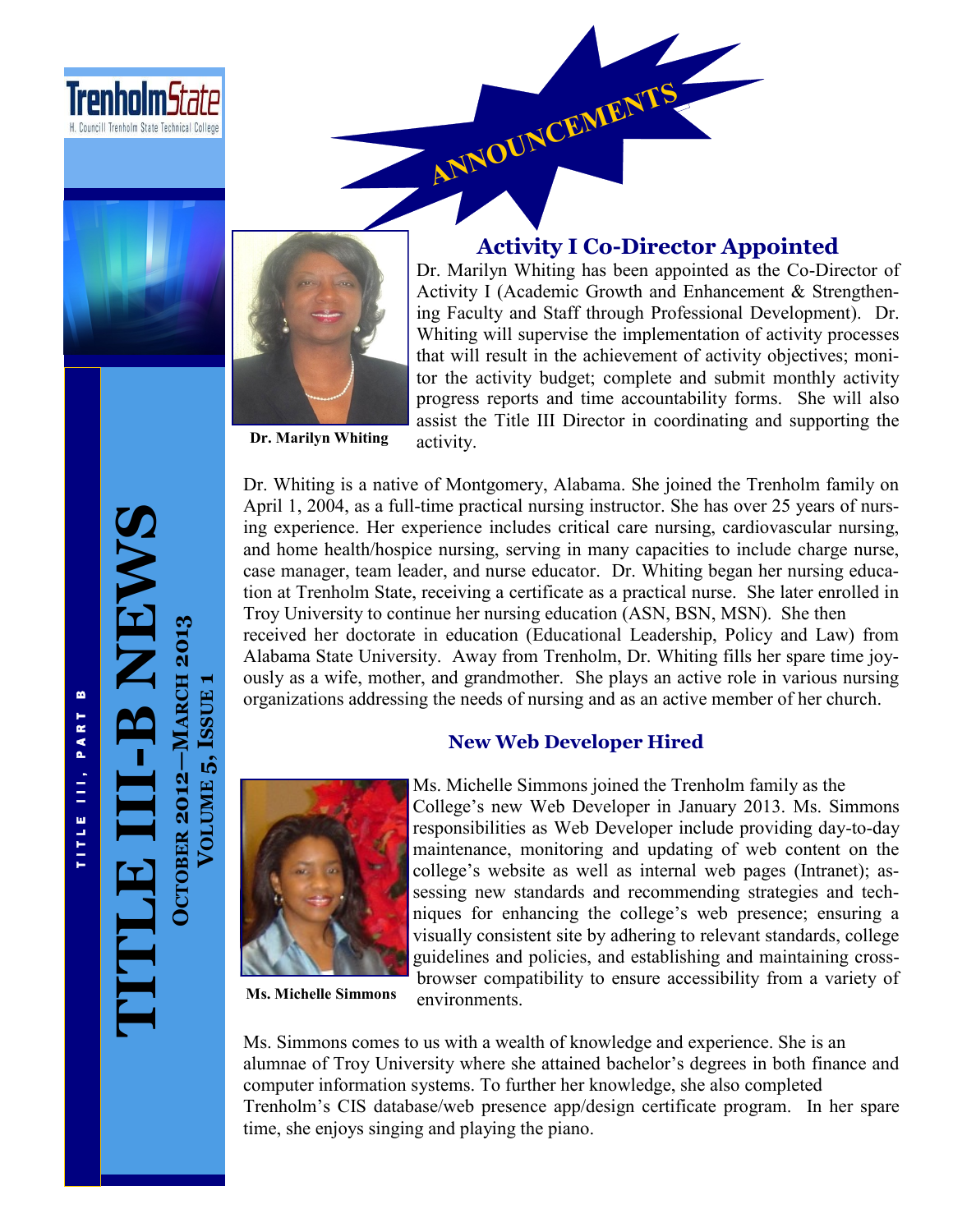## **Frequently Asked Question**

### **Question: What are allowable activities through the Title III-B program?**

#### **Answer: Title III funds are used to support the College in the following areas:**

- Purchase, rental, or lease of scientific or laboratory equipment for educational purposes, including instructional or research purposes;
- Construction, maintenance, renovation, and improvement in classroom, library, laboratory, and other instructional facilities, including purchase or rental of telecommunications technology equipment or services;
- Support of faculty exchanges, faculty development and faculty fellowships to assist these faculty members in attaining advanced degrees in their fields of instruction;
- Academic instruction in disciplines in which Black Americans are underrepresented;
- Purchase of library books, periodicals, microfilm, and other educational materials, including telecommunications program materials;
- Tutoring, counseling, and student service programs designed to improve academic success;
- Funds and administrative management and acquisition of equipment for use in strengthening funds management;
- $\bullet$  Joint use of facilities, such as laboratories and libraries;
- Establishment or improvement of a development office to strengthen or improve contributions from alumni and the private sector;
- Establishment or enhancement of a program of teacher education designed to qualify students to teach in a public elementary or secondary school in the State that shall include, as part of the program, preparation for teacher certification;
- Establishment of community outreach programs that will encourage elementary and secondary students to develop the academic skills and the interest to pursue postsecondary education;
- Establishment or improvement of an endowment fund;
- Acquisition of real property in connection with the construction, renovation, or addition to or improvement of campus facilities;
- Education or financial information designed to improve the financial literacy and economic literacy of students or the students' families, especially with regard to student indebtedness and student assistance programs;
- Services necessary for the implementation of projects or activities that are described in the grant application and that are approved, in advance, by the Secretary, except that not more than two percent of the grant amount may be used for this purpose.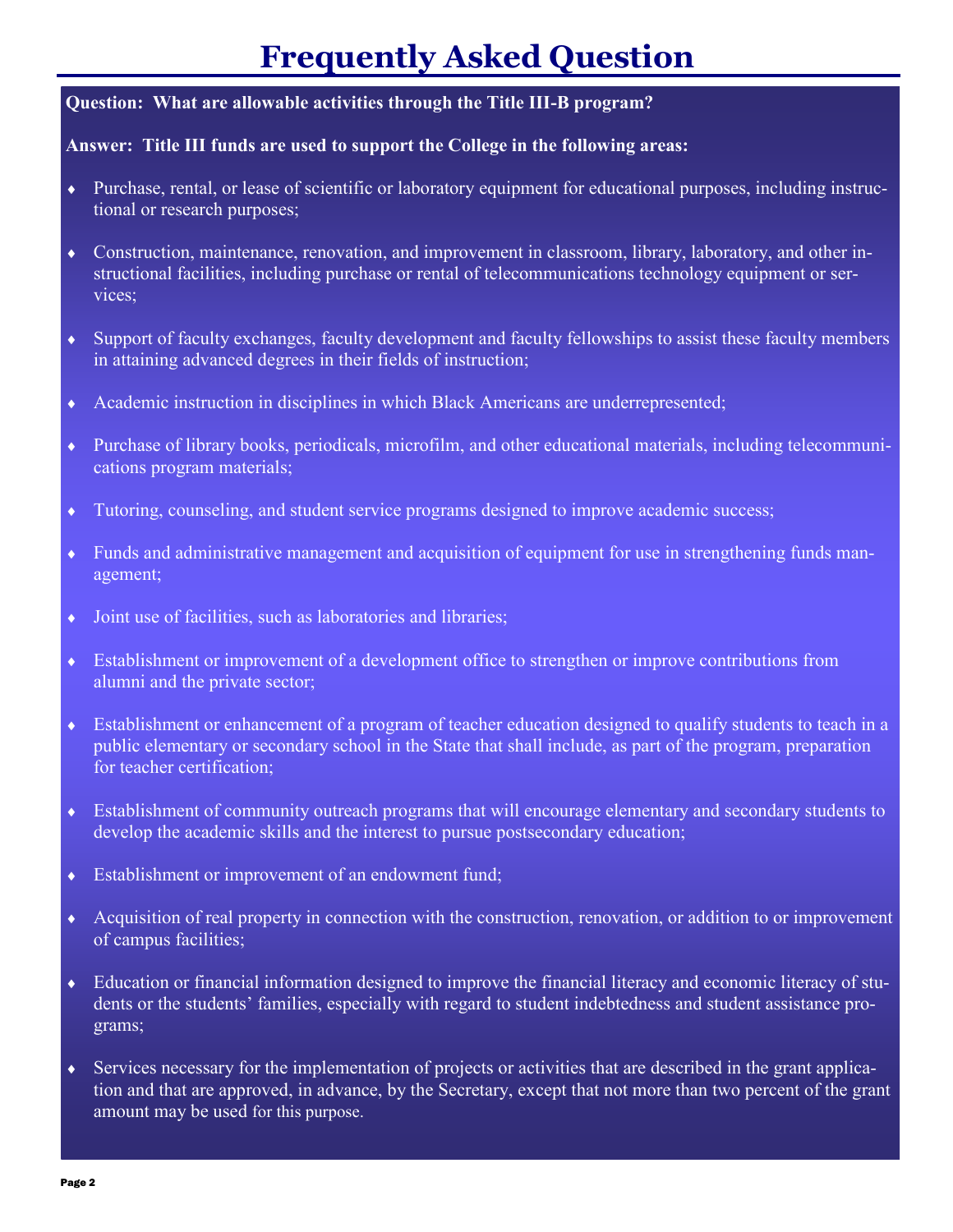# **Tuition Assistance Available**



**Mrs. Dorothy Peten, Practical Nursing Instructor**



**Mrs. Brandi Merrill, DMS Instructor**

Activity I's faculty development component offers qualified faculty members assistance in upgrading their teaching credentials through participation in the tuition assistance program.

Currently, two faculty members are taking advantage of this assistance. Mrs. Dorothy Peten, practical nursing instructor, is enrolled at the University of Phoenix seeking to obtain a Ph.D. degree in nursing. Mrs. Brandi Merrill, diagnostic medical sonography (DMS) Instructor, is enrolled at Nova Southeastern University, seeking to obtain a masters in health science degree.

To take advantage of tuition assistance through Title III-B, faculty members must be enrolled in a program of study directly related to their field of instruction.

For more information about tuition assistance, please visit the Title III *Forms* section located on the College's Intranet and read the Tuition Assistance Policy and Form document.

Specific questions can also be addressed to Mr. Phillip Allen or Dr. Marilyn Whiting, Co-Directors of Activity I, or you may contact the Title III-B Office.

### **Activity Updates**

### **New Equipment Purchased to Enhance Teaching**

Activity I's goal to update equipment in the Office Administration and Accounting programs was completed recently with the purchase of new computers for instructors Sam Ehie, Helen Johnson, and Ann Vernon.

### **Trenholm Employees Taking Advantage of GoToMeeting**

One of Activity III's goals for the 2012-2013 year was to acquire licenses for GoToMeeting and GoToWebinar which would enable online meetings and webinars between both campuses. Thus far, two meetings have been held using GoToMeeting. A Distance Education Committee meeting was held on February 7, 2013 with eight

attendees, and an Administrative Council meeting was held on March 7, 2013m, with eleven attendees.

### **Technology Training Improves Productivity**

Another Activity III goal for this year is to provide at least one training session for faculty and staff throughout the year. Thus far, two training sessions have been held. A webinar was held on November 6, 2013, for the admissions staff on online admissions applications, and an Aliant Training session was held on February 19, 2013, for academic and human resources personnel on faculty load forms.



**Technology Training Session February 19, 2013**